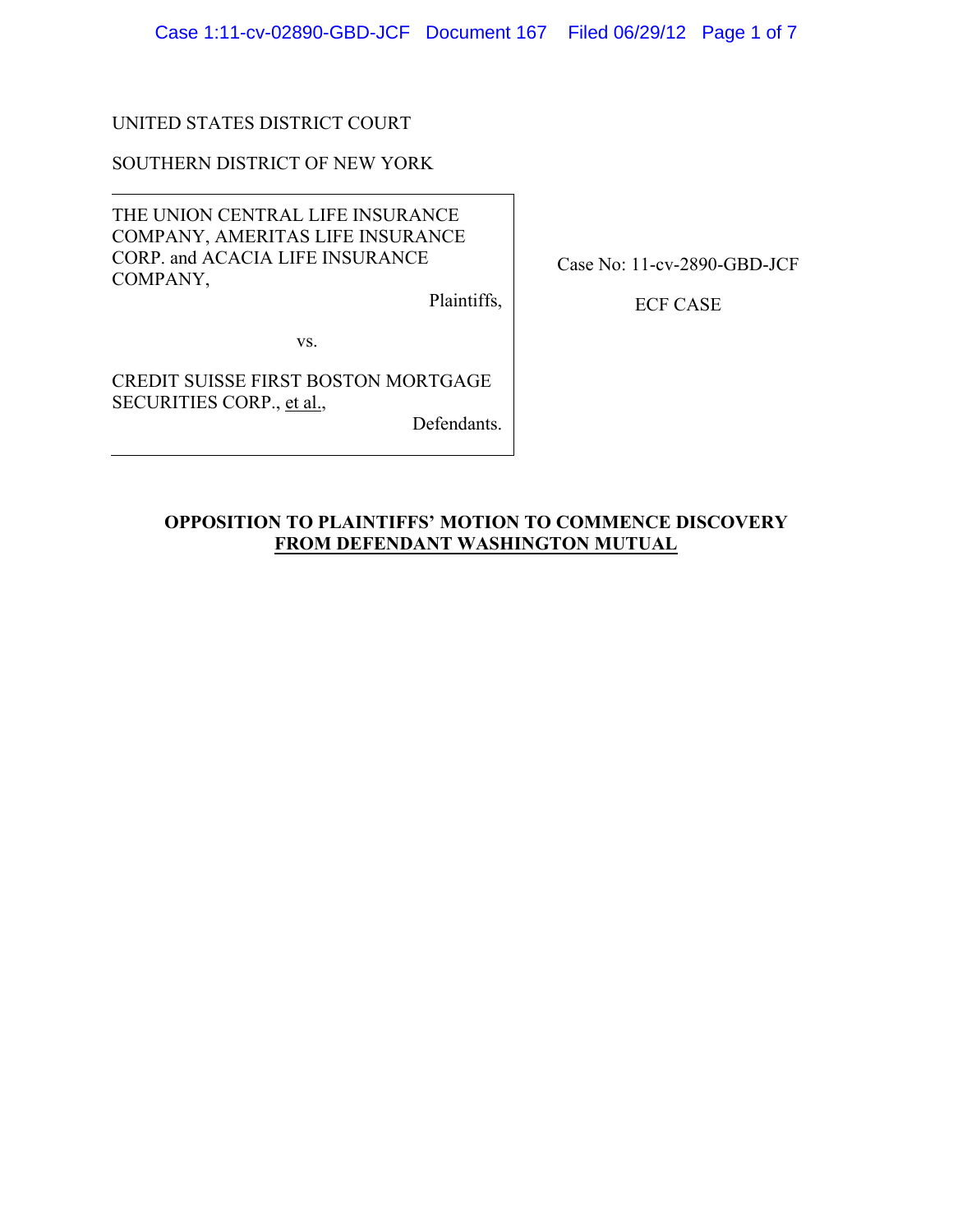### **PRELIMINARY STATEMENT**

Defendants Washington Mutual Mortgage Securities Corp. ("WMMSC") and WaMu Capital Corp. ("WCC", together with WMMSC, "WaMu") respectfully submit this Memorandum of Law in Opposition to Plaintiffs' Motion to Commence Discovery from the Defendants. WaMu joins the Memorandum of Law in Opposition to Plaintiffs' Motion to Commence Discovery, filed concurrently by defendants UBS AG and Mortgage Asset Securitization Transactions, Inc. (the "Joint Memorandum"), and all arguments in the Joint Memorandum are fully incorporated herein by reference. WaMu submits this joinder to set forth certain facts and circumstances specific to WaMu.

## **ARGUMENT**

# I. BECAUSE THE COST OF COMPLYING WITH PLAINTIFFS' DISCOVERY REQUESTS IS OUT OF PROPORTION TO PLAINTIFFS' POTENTIAL RECOVERY FROM WAMU, THE DISCOVERY REQUESTS ARE COERCIVE.

As described in the Joint Memorandum, "The purpose of the statutory stay is to prevent abusive, expensive discovery . . . by postponing discovery until 'after the Court has sustained the legal sufficiency of the complaint." In re Salomon Analyst Litig., 373 F. Supp. 2d 252, 254 (S.D.N.Y. 2005) (quoting S. Rep. No. 104-98, at 14 (1995), reprinted in 1995 U.S.C.C.A.N. 679, 693). As a result, before making a finding that proceeding with discovery before a motion to dismiss is consistent with the Private Securities Litigation Reform Act of 1995 ("PSLRA"), courts must find that the requested discovery is not likely to coerce defendants into a premature settlement. See Tobias Holdings, Inc. v. Bank United Corp., 177 F. Supp. 2d 162, 166–68 (S.D.N.Y. 2001). The pre-motion-to-dismiss discovery Plaintiffs seek from WaMu is coercive.

Given the breadth of Plaintiffs' discovery requests, the costs of collecting and producing the requested documents would approach if not exceed Plaintiffs' maximum damages.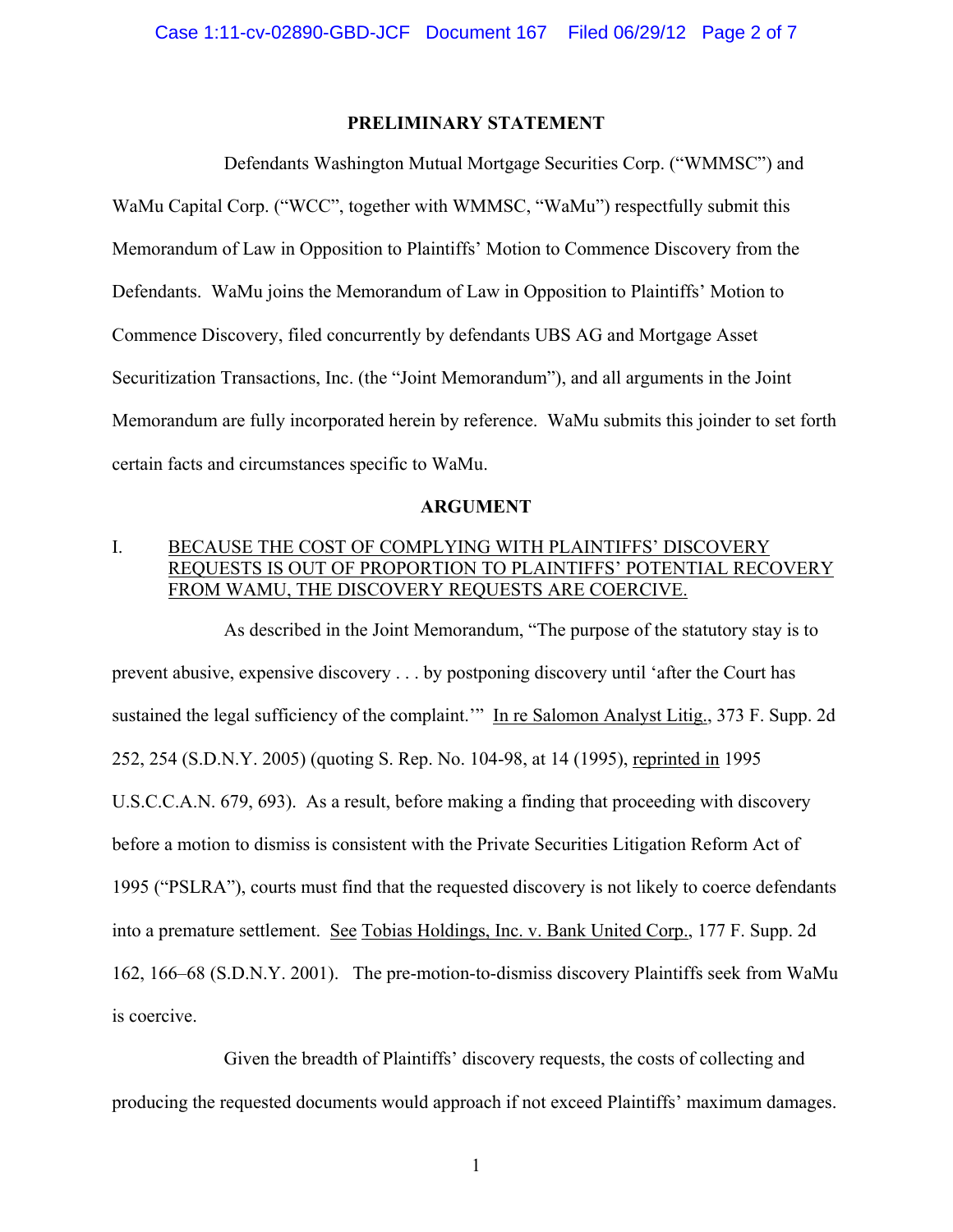#### Case 1:11-cv-02890-GBD-JCF Document 167 Filed 06/29/12 Page 3 of 7

Plaintiffs invested in public mortgage-backed securities from the WMALT 2005-3 offering, which "was a \$533 million deal comprising 2,448 fixed rate mortgages with mostly 30-year terms." (Am. Compl. ¶187.) Plaintiffs' document requests seek essentially all information anywhere at WaMu regarding each one of those 2,448 loans. (See Wood Decl., Ex. D at Req. No. 7 ("All documents and communications concerning or identifying any Subject Loan."); Req. No. 42 ("All loan files, loan tapes and any other documents concerning any Subject Loan.").) And because Plaintiffs are requesting loan-to-value (LTV) ratios and appraisal values for each loan in the WMALT 2005-3 offering, Plaintiffs are essentially requesting discovery regarding 2,448 unique subjects. (See Wood Decl. Ex. D at Req. No. 9 ("All documents and communications concerning the LTV ratios of any Subject Loan."); id. at Req. No. 36 ("All documents concerning whether the property underlying any Subject Loan had any appraisal that conformed, or failed to conform, to Uniform Standards of Professional Appraisal Practice and/or Fannie Mae or Freddie Mac standards, including, but not limited to, all communications concerning the above.").) Moreover, Plaintiffs' requested discovery goes beyond the 2,448 loans at issue and extends to all loans in WaMu's inventory that were included in any WaMu offering—not just the WMALT 2005-3 offering—over a three-year period. (Id. at Req. No. 24 ("All documents concerning WaMu's decision making relating to which loans in inventory would be subject to securitization during the period January 1, 2003 through December 31, 2005.").) In short, the discovery burden in this litigation will be enormous. If recent cases regarding mortgage-backed securities are any indication, the costs of document discovery will quickly reach seven figures.

By contrast, Plaintiffs' potential damages will be low. Plaintiffs allege that "Union Central purchased a Certificate sponsored by WaMu on April 29, 2005, representing an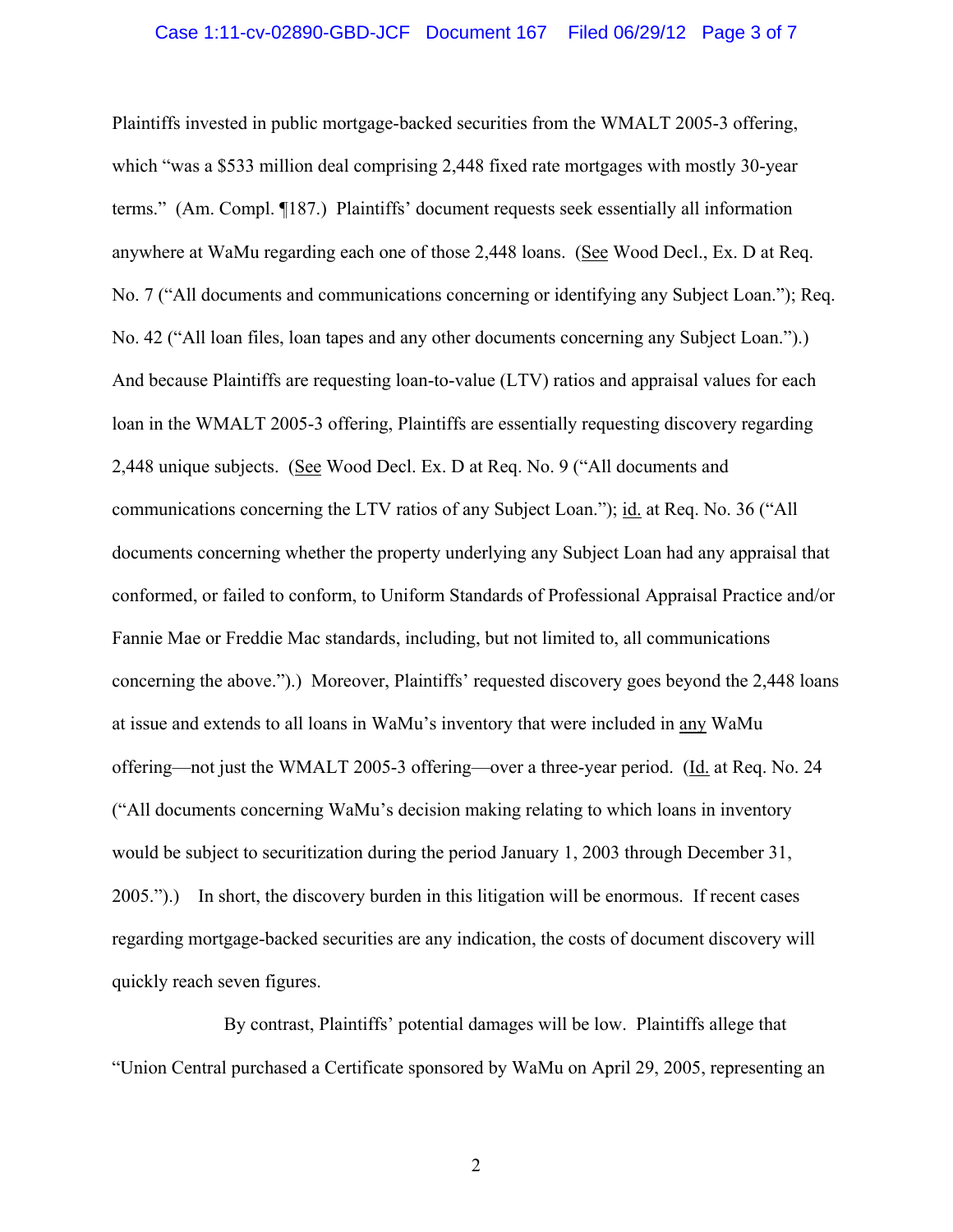#### Case 1:11-cv-02890-GBD-JCF Document 167 Filed 06/29/12 Page 4 of 7

investment of approximately \$4.3 million." (See Am. Compl. ¶186.) In no event could Plaintiffs recover damages exceeding that initial investment. Moreover, actual damages will be only a fraction of that amount. Plaintiffs' investment entitled them to receive regular income streams from homeowners paying down their mortgages (see Am. Compl. ¶¶78–85), and four years worth of such income would necessarily reduce Plaintiffs' damages. Plaintiffs' damages would also be reduced by any evidence that Plaintiffs' alleged losses were caused by events other than Defendants' conduct, including evidence that Plaintiffs' investment losses are attributable to the recession.

Given Plaintiffs' expansive document requests and the relatively small claim against WaMu, the costs of the pre-motion-to-dismiss discovery that Plaintiffs seek would approach if not exceed Plaintiffs' maximum potential damages. Thus, if such discovery were allowed to proceed, WaMu could be coerced to settle the case, even if the allegations were unfounded and legally deficient, such that they would not survive a motion to dismiss.

Under the circumstances, Plaintiffs' discovery requests implicate the very abuses of the judicial system that Congress enacted the PSLRA discovery stay to prevent. Even the Tobias case relied on by Plaintiffs emphasized this rationale behind the PSLRA. See Tobias, 177 F. Supp. 2d at 166. The court in Tobias, in allowing discovery to proceed, explicitly stated that there was no reason to believe that the requested discovery was coercive. See id. Here, as described above, the requested discovery is coercive.

### II. DISCOVERY BEFORE A RULING ON A MOTION TO DISMISS IS INAPPROPRIATE BECAUSE THE COMPLAINT IS DEFICIENT ON ITS FACE.

As an independent reason for denying Plaintiffs' motion, the allegations against WaMu in the Amended Complaint are fundamentally flawed, and WaMu deserves an opportunity to seek dismissal before engaging in discovery. Before ruling that proceeding with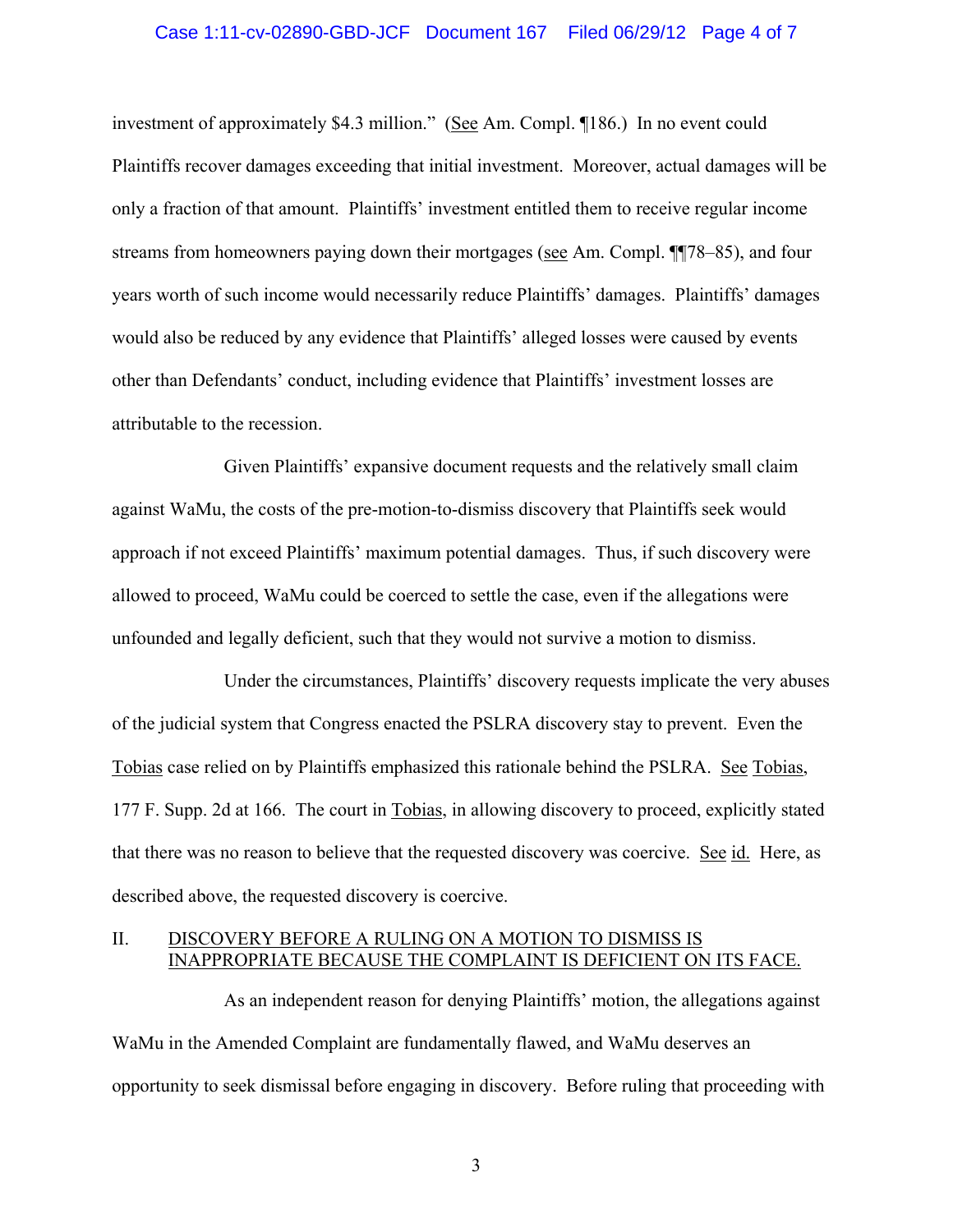#### Case 1:11-cv-02890-GBD-JCF Document 167 Filed 06/29/12 Page 5 of 7

discovery before a motion to dismiss is consistent with the PSLRA, courts must first find that the requested discovery is not a "fishing expedition to find a sustainable claim". Tobias, 177 F. Supp. 2d at 166–68. Here, Plaintiffs seek discovery from WaMu to fill in obvious shortcomings in their complaint, which is exactly what the PSLRA is designed to prevent.

Plaintiffs allege that the mortgage loans underlying the WaMu security at issue were not originated in accordance with Washington Mutual Bank's underwriting guidelines. (See Am. Compl. ¶¶189–92.) As "support" for that allegation, Plaintiffs point to various accusations about Washington Mutual Bank's underwriting practices. (See Am. Compl. ¶¶203– 60.) But Plaintiffs allege no facts that plausibly suggest that Washington Mutual Bank originated any of the loans at issue here. Plaintiffs do not allege any facts identifying the actual originator of the mortgages at issue. Nor do Plaintiffs allege any facts that plausibly suggest that those anonymous originators failed to comply with any particular set of underwriting standards. Therefore, even if every single allegation regarding WaMu's own underwriting standards were true, there would still be no suggestion that the origination of the actual loans in this case was inadequate in any way. See Plumbers' & Pipefitters' Local #562 Supplemental Plan & Trust v. J.P. Morgan Acceptance Corp. I, No. 08 CV 1713(ERK)(WDW), 2012 WL 601448, at \*12 (E.D.N.Y. Feb. 23, 2012) (dismissing mortgage-backed securities claims where plaintiffs failed to plead facts regarding the originator that issued the loans underlying the securities because the "claims turn[ed] on whether the underlying loan originators' conduct was different than described by the Certificates' Offering Documents").

Plaintiffs—aware of this deficiency in their allegations and seeking colorable claims not already pleaded—have demanded extensive discovery from WaMu regarding the third-party originators of the loans at issue here. (See, e.g., Wood Decl. Ex. D at Req. No. 8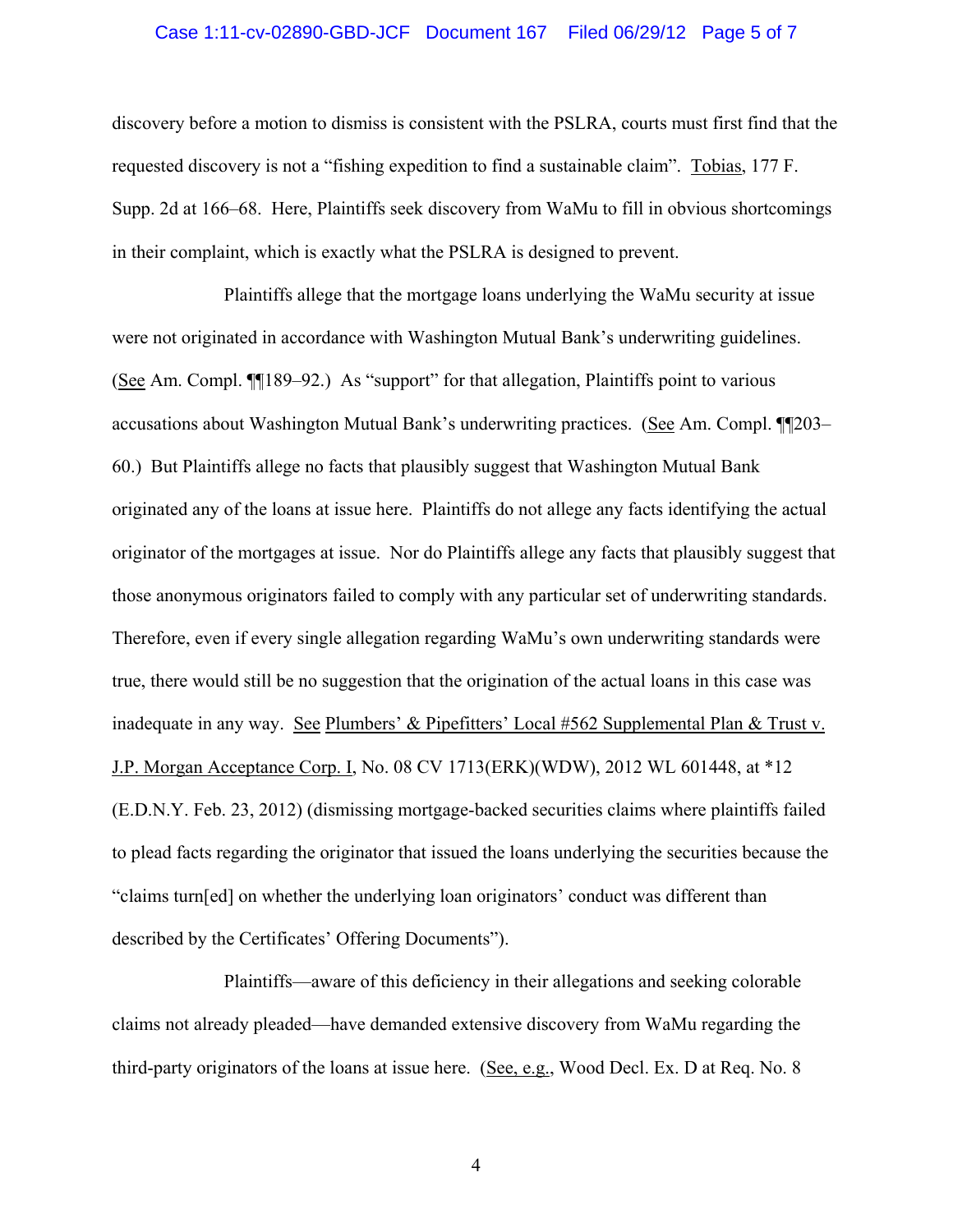#### Case 1:11-cv-02890-GBD-JCF Document 167 Filed 06/29/12 Page 6 of 7

("All documents identifying the Originator(s) of all the Subject Loans."); Req. No. 11 ("All documents received or generated by WaMu concerning the 2005-3 Trust, including, but not limited to, all underwriting guidelines used by any Originator of any Subject Loan and appraisal standards used in connection with any Subject Loan."); Req. No. 12 ("All documents and communications concerning any Originator's Origination Practices in connection with any Subject Loan."); Req. No. 13 ("All documents related to the negotiations between WaMu and any Originator concerning the purchase or acquisition of any Subject Loan.").) But Plaintiffs cannot use the discovery process to correct flaws in their pleading before WaMu has had a chance to test the legal sufficiency of that pleading. Podany v. Robertson Stephens, Inc., 350 F. Supp. 2d 375, 378 (S.D.N.Y. 2004). As a result, Plaintiffs' motion should be denied.

### **CONCLUSION**

For the foregoing reasons, as well as the reasons set forth in the Joint Memorandum, WaMu respectfully requests that the Court not lift or modify the mandatory automatic stay of discovery in place under the PSLRA pending this Court's ruling on Defendants' motions to dismiss, or, if the Court finds that the PSLRA stay does not apply to Plaintiffs' state law claims against Defendants, WaMu respectfully requests that the Court grant a stay of discovery pursuant to Rule 26(c) of the Federal Rules of Civil Procedure pending the disposition of Defendants' motions to dismiss.